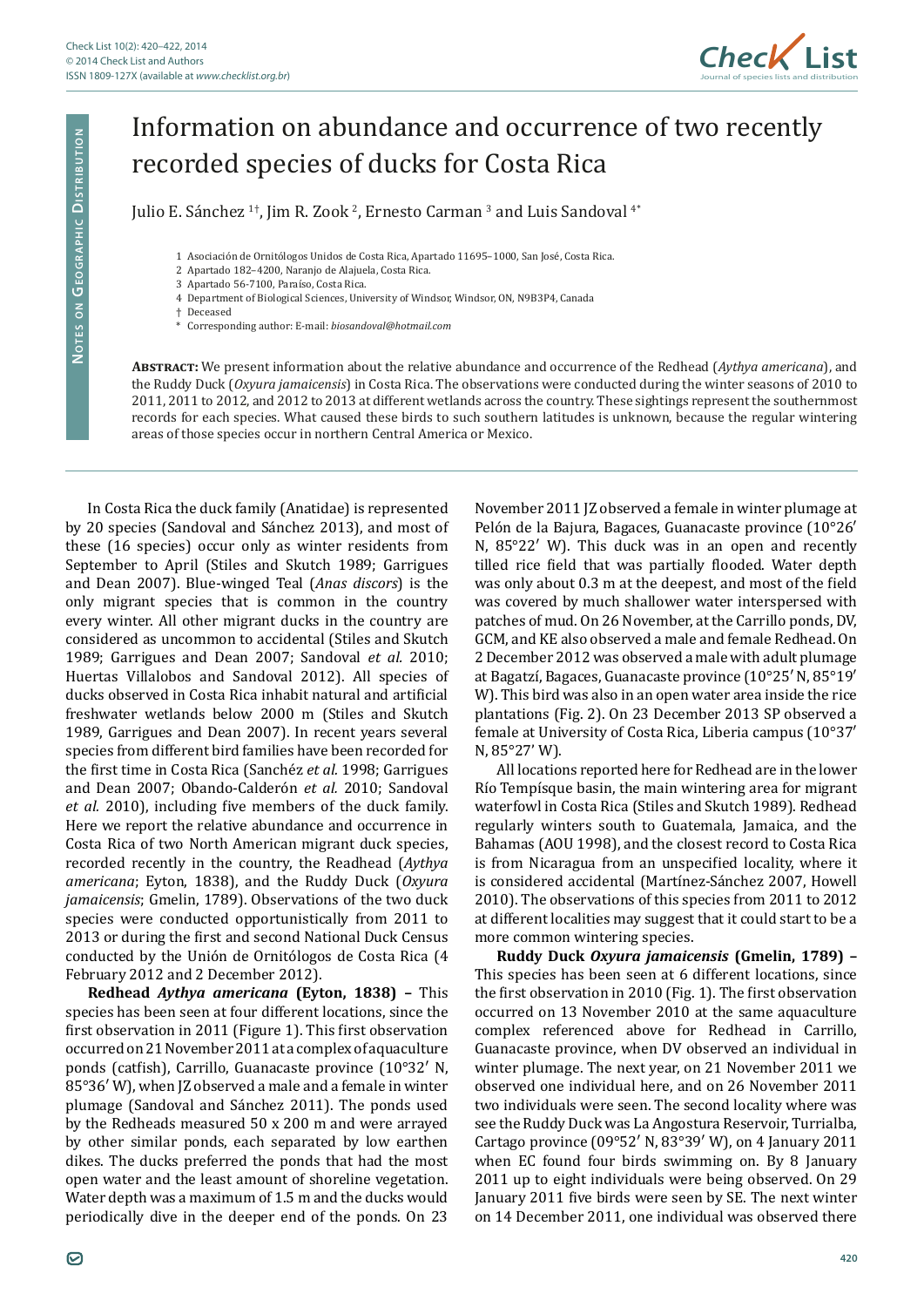

**Figure 1.** Wetlands where Redhead and Ruddy Ducks were observed in Costa Rica. 1) Carrillo, 2) Pelón de la Bajura, 3) Bagatzí, 4) Sandillal Reservoir, 5) University of Costa Rica campus, 6) Muelle, 7) Río Medio Queso, 8) Angostura Reservoir, and 9) Cachí Reservoir. Lined squares represent localities where was observed Redhead (*Aythya americana*). Black circles represent localities where was observed Ruddy Duck (*Oxyura jamaicensis*). Black triangle represents a locality where both duck species were observed.

by BW. The third locality where Ruddy Duck was observed was Río Medio Queso, Los Chiles, Alajuela province (11°02′ N, 84°41′ W; Figure 3), one individual was observed by DM and PG on 29 November 2011. This is the only natural wetland used so far by Ruddy Duck in Costa Rica. The fourth location for Ruddy Duck was a flooded rice field near Muelle, San Carlos, Alajuela province (10°29′ N, 84°29′ W). On 14 December 2011 PSC found one individual with other duck species as Green-winged Teal *Anas crecca* (Linnaeus, 1758) and Northern Shoveler *Anas clypeata* (Linnaeus, 1758). The fifth location was Cachí Reservoir, Cartago province (09°49′ N, 83°50′ W). It is along the same drainage as the La Angostura Reservoir just a few miles up river. On 25 December 2011 we observed three individuals and on 29 December 2011 one duck was also seen here by JZ. The last location was Sandillal Reservoir, Guanacaste province (10°27′ N, 85°05′ W).

The only historic report of Ruddy Duck from Costa Rica is a single individual apparently collected in 1857 (Stiles and Skutch 1989) on Irazú Volcano, Cartago province. There is some doubt as to the validity of this record as the specimen has disappeared. Furthermore, at that time, Masked Duck had not yet been described, and the bird collected may have been this species (Stiles and Skutch 1989). Therefore these present reports represent the first documented records for Ruddy Duck in Costa Rica.

The two species reported here migrate south during the northern hemisphere winter, but their usual southern limits occur far north of Costa Rica for Readhead (AOU 1998), and regularly to south and central Nicaragua for Ruddy Duck (Martínez-Sánchez 2007, Howell 2010). Although Ruddy Duck has reproductive populations in South America (Remsen *et al.* 2014), due the observation dates in Costa Rica of this species, we believe that observed

individuals come from northern migrant populations. Therefore, what pushed these ducks further south is unknown. However, we think that the recent contamination and reduction of natural fresh water wetlands covering Central America countries (Ellison 2004), or the occurrence of recent droughts in southern of United State and north of Mexico (Seager *et al.* 2014), may be the main reason that ducks are migrating further south than usual. The regular observation of individuals of these two species may indicate that both species are establishing as a more regular winter residents in the country, since both the number of birds seen and the number of locations, have increased since first encountered. However is necessary more observation in the future to corroborate or not this assumption.



**Figure 2.** Adult male Redhead (*Aythya americana*) in eclipse plumage observed on 26 November 2011, at Carrillo ponds, Carrillo, Guanacaste province. Photo by David Vargas.



**Figure 3.** Ruddy Duck (*Oxyura jamaicensis*) in winter plumage observed on 29 November 2011, at Río Medio Queso, Los Chiles, Alajuela province. Photo by Daniel Martínez.

**Acknowledgments:** We thank Steven Easley (SE), Kevin Easley (KE), David Vargas (DV), Germán Cruz Morales (GCM), Daniel Martínez (DM), Paola Gastezzi (PG), Paulo Segura Camacho (PSC), Steve Pike (SP) for sharing their observations and allowing us to use them in this publication. We also thank you to Daniel Martínez and David Vargas for allowing us to use their pictures. Luis Sandoval was supported during the writing part of this manuscript by grants from the Ministerio de Ciencia y Tecnología (MICIT) and the Consejo Nacional para Investigaciones Científicas y Tecnológicas (CONICIT) of Costa Rica, and by the Government of Ontario, and the University of Windsor, Ontario, Canada.

## **Literature Cited**

American Ornithologists' Union. 1998. *Check-list of North American Birds. 7th edition.* Washington: American Ornithologists' Union. 829 pp.

Ellison, A.M. 2004. Wetlands of Central America. *Wetlands Ecology and*